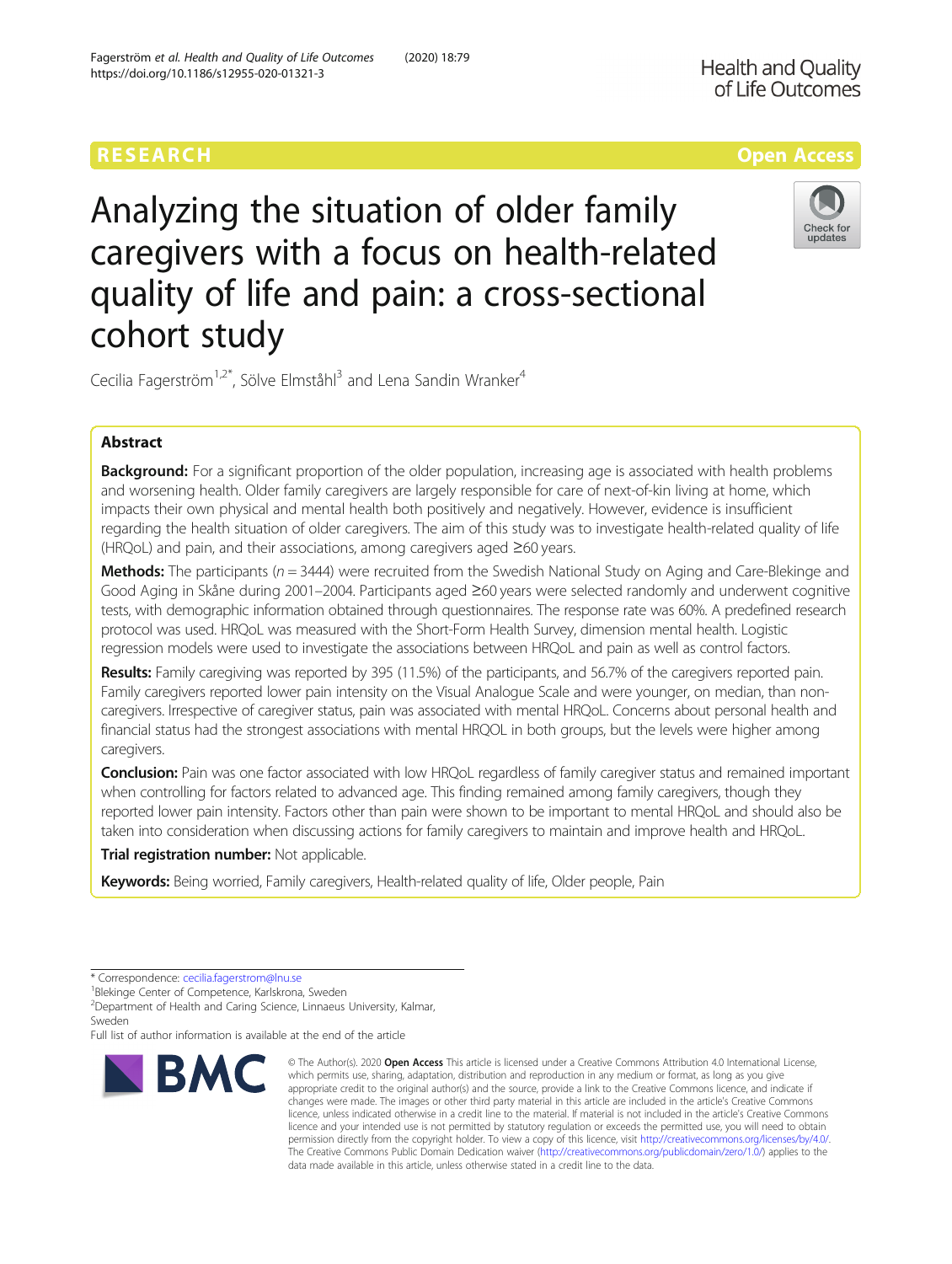## Introduction

For a significant proportion of the older population, especially those over 80 years, increasing age is associated with health problems. Already at over 60 years of age, half of the population reports pain [[1](#page-9-0)], and this proportion increases with age [\[2\]](#page-9-0). Various disabilities, including pain, impact negatively on functional ability and quality of life (QoL) [[3](#page-9-0), [4](#page-9-0)]. Most members of this population live in their own homes and are integrated in society, but are in some way dependent on care and health services. The challenges of caring for the aging population are increasing, as are the demands on informal and formal caregivers [\[5](#page-9-0)]. Regardless of the context in which care and services for older people with disabilities are arranged, the importance of informal carers is substantial [\[6](#page-9-0)]. Care for older people would probably not be possible without the contributions of family members. The person who most often takes on the role as caregiver is a spouse  $[7]$  $[7]$  $[7]$  – usually an elderly person, who may have reduced health, pain, and impaired QoL him −/herself. The current situation of the older family caregivers, with attendant risks of increased functional, healthand age-related problems, combined with the rising numbers of family caregivers, deserves attention. Although the impact of caregiving on QoL among older people has been observed in the literature, evidence remains insufficient as regards older family caregivers' health-related QoL (HRQoL) and its relation to pain.

A family caregiver, also called an informal caregiver, can be defined as a person who helps a significant other or another person in the family with personal and instrumental activities in daily life (ADL). Bowers [[8\]](#page-9-0) identified five levels of caregiving: anticipatory care (based on future needs), preventive care (encompassing both physical and mental illnesses), supervisory care (for example arranging doctors' appointments and checking up on the person), instrumental and personal care (physical needs), and, lastly, protecting the self-esteem of the person cared for. Therefore, a family care provider activity must be interpreted and evaluated in its specific context, as the concept of caregiving is broad.

There is a lack of population-based studies on health and QoL among older family caregivers. When prior studies have highlighted the frequency of health problems among caregivers, they have often focused on informal caregivers of family members with dementia, and the caregivers' QoL [\[9](#page-9-0)]. The role of a family caregiver and his/her increased burden [[10\]](#page-9-0) are well-described in the literature and usually diagnosisbased, in the context of dementia care. Compared with research on the impact of caregiving on psychological health, such as burden, research on the impact of caregiving on functional and physical health is still limited and the existing studies have produced more ambiguous results [\[11](#page-9-0)].

While QoL involves a broad multidimensional evaluation of the intra-personal and person-environmental system of an individual  $[12]$  $[12]$  $[12]$ , and the individual's perceptions of the aging process and self-identity, HRQoL focuses on how physical and mental health affects the day-to-day demands of life and whether the individual's ability to fulfil needs and desires is constrained by health [[13](#page-9-0)]. Within clinical healthcare, the focus has shifted to individuals' HRQoL [[14](#page-9-0)], in order to assess clinical outcomes and changes in individuals' health status. The goal is to gather evidence on health to enable use or HRQoL as an outcome alternative to QoL, which has a multidimensional nature and is affected by a broad range of factors.

In western societies like Sweden, family caregivers account for most of the care delivered [\[15\]](#page-9-0). Many family caregivers feel they have no choice in becoming family caregivers [\[16](#page-9-0)]. Schultz et al. stressed that a lack of choice was connected to negative health impacts, physical strain, and high levels of stress [[16](#page-9-0)]. In addition, Barrow and Harrison showed that informal care at home negatively influenced caregivers' health, resulting in bodily pain, psychiatric morbidity, and obesity [[17](#page-9-0)]. In their study, health tended to be worse when the caregivers had fewer friends and relations in their neighborhood [\[17\]](#page-9-0). Barrow and Harrison's study did not discuss the caregivers' HRQoL; knowledge about the relation between HRQoL and health problems is still lacking in this context.

Pain, defined by the International Association for the Study of Pain as an "unpleasant sensory and emotional experience associated with actual or potential tissue damage or described in terms of such damage" [\[18\]](#page-9-0) (p. 475), is related to advanced age [[17](#page-9-0)]. Many members of the older population suffer from pain in one or more body parts [[1\]](#page-9-0), regardless of caregiver status.

Unimpeded function can be expected to be particularly important for those who become family caregivers, as they are expected to give care, entailing certain duties and requirements, regardless of age and whether they have chosen to become caregivers.

However, physical health problems like pain might be present more often in caregivers due to caregiving activities and the stress and responsibilities connected to caregiving. Blyth et al. found that about one fifth of older caregivers reported pain. The level of pain experienced by a caregiver is a significant predictor of the overall caregiver burden [[19\]](#page-9-0) and increased mortality risk [\[17](#page-9-0)]; it can be assumed that pain also affects older caregivers' HRQoL. The health effects of having pain and being an older caregiver were discussed by Blyth et al., who found that caregivers with pain reported more psychological stress and poorer health than caregivers without pain [[7\]](#page-9-0). In the context of pain and HRQoL, the relations between being an older family caregiver, cognitive function, and health attitudes also need to be clarified. Thus,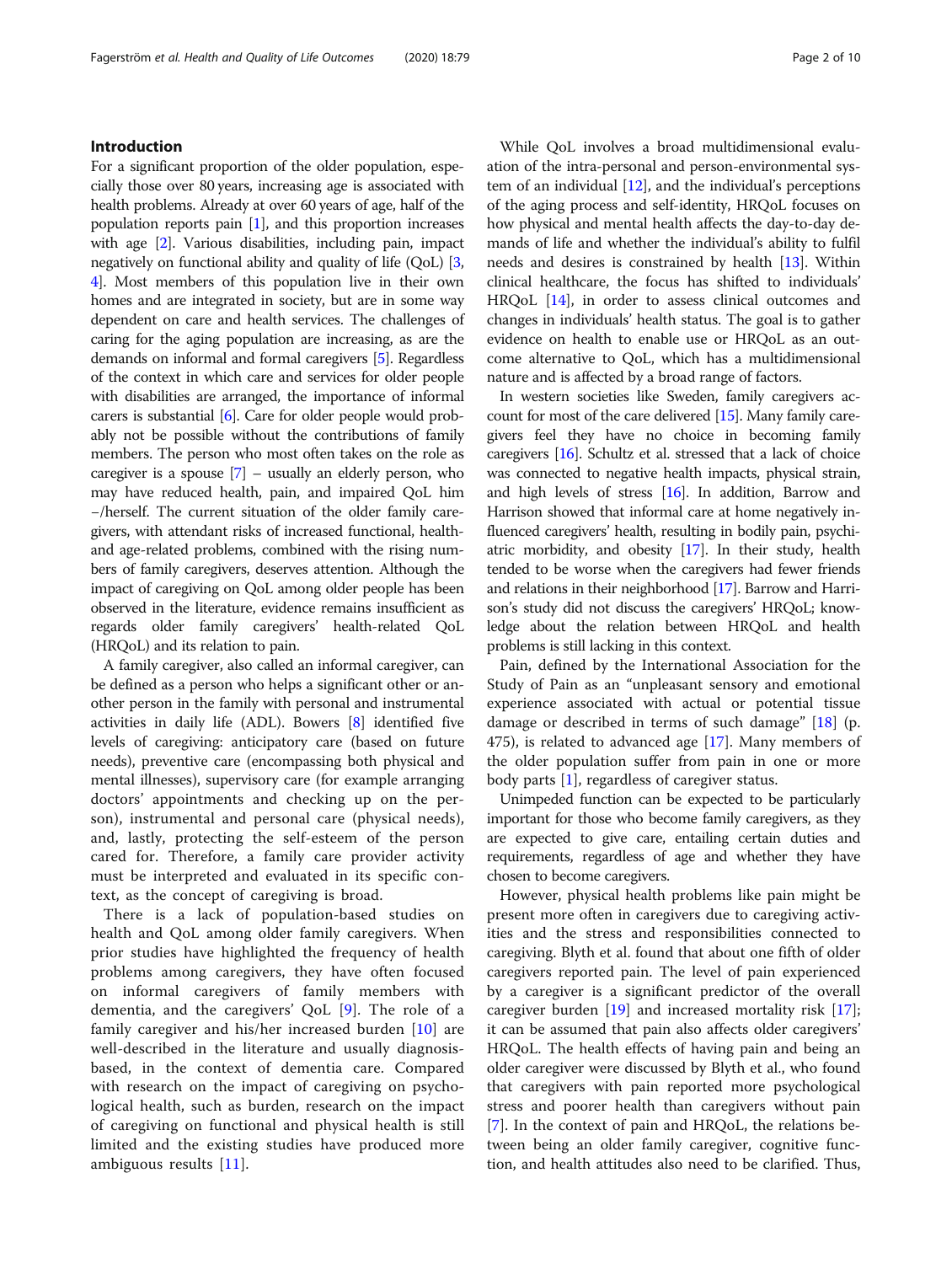although HRQoL encompasses a narrower approach than QoL, i.e., health and health complaints, these factors should be controlled for, as they are all related to the aging process and QoL [[20\]](#page-9-0).

Gender must also be taken into consideration in studies on older caregivers, as pain is reported more frequently among elderly female caregivers than their male counterparts [\[21](#page-9-0)]. Kristensson Ekwall et al. [[22\]](#page-9-0) found that female caregivers were more vulnerable to the negative consequences of caregiving, as they found less satisfaction in care than males did and therefore might require greater consideration as family caregivers.

HRQoL is a concept that represents the ultimate goal of health promotion and is described as an individual cognitive appraisal of a person's standard of living in relation to health [[23\]](#page-9-0). HRQoL can be measured using instruments such as the Short-Form Health Survey, which includes dimensions of mental and physical health and is used worldwide. This should preferably be supplemented with other, more detailed measures of quality of life when used among older people, as it is short (fewer questions make it easier to answer) and does not include questions about work [[24\]](#page-9-0). In literature, it has been stressed that the relations between mobility, functional ability, and HRQoL are important to consider in older people with pain [\[21](#page-9-0)], since pain may affect mobility and functional ability, as well as HRQoL.

In summary, older family caregivers may be subject to health problems of their own, due to advanced age and increased risk of health deterioration. Further, older family caregivers are largely responsible for the care of next-of-kin living at home, which can impact their physical and mental health both positively and negatively, due to effects on the day-to-day demands of life. Caregivers' pain has not previously been studied in relation to HRQoL, although family caregivers can be expected to have pain to a large extent. Taking the above into account, we hypothesized that pain would be more common among family caregivers and have an impact on their QoL. Furthermore, the aim of this study was to investigate pain, HRQoL, and the associations of pain with HRQoL among older caregivers (aged 60 years and older), while controlling for demographic factors, functional and cognitive abilities, and health attitudes.

## Methods

## Study area and participants

This cross-sectional cohort study included individuals aged 60–96 years and was part of the Swedish National Study on Aging and Care (SNAC), an interdisciplinary, longitudinal, multi-center study initiated by the Swedish government and the Ministry of Social Affairs. The participants in the present study were recruited from SNAC-Blekinge ( $n = 1402$ ), during 2001–2003, and from

Good Aging in Skåne (GÅS) ( $n = 2931$ ), during 2001– 2004. The response rate was 60%.

The present study encompassed six municipalities in southern Sweden, covering rural areas, small towns, and a medium-sized town. The participants were randomly selected from a population register. The purpose of the SNAC design was to recruit a random sample with a broad age range, representing the population from 60 to 96 years, in 10 clusters. All surviving members of the 81-, 84-, 87-, 90-, 93-and 96-year-old cohorts were therefore invited. More details about the structure of the SNAC study have been presented by Lagergren et al. [\[25\]](#page-9-0).

An invitation was sent by post to potential participants. If no response was received after 2 weeks, three attempts were made to contact the potential participants by phone. After providing signed informed consent, those who agreed to participate underwent medical examinations, cognitive tests, and functional assessments performed by the researchers, as well as completing a self-report questionnaire. The examination followed a predefined research protocol and took 3 h. The potential participants ( $n = 640$ ; 444 women, 69.4%; 196 men, 30.6%; median age: 84 years,  $q_1 - q_3$  78–90) who reported that they were both informal caregivers and received informal care themselves were excluded from this study. They were older than the study population on average, which could explain why they also received care. The potential participants with missing data for the question on whether they gave care were also excluded ( $n = 249$ ; 147 women, 59%; 102 men, 41; median age: 84 years,  $q_1 - q_3$  72–90).

Among the participants who reported being family caregivers ( $n = 379$ ), 27 stated that they had been offered help or support within the preceding 3 months. In Sweden, where the participants lived, family caregiving is performed on a voluntary basis. According to the Swedish Social Services Act, a caregiving plan must be drawn up by the municipality's officials and define, inter alia, 1) what actions are necessary; 2) the actions for which each principal is responsible; 3) which needs are supported by someone other than the municipality or county council; and 4) which principal has overall responsibility for the plan itself (SFS 2009:981, The Swedish Social Services Act).

The study was conducted in accordance with the Declaration of Helsinki (WMA, 2013). The ethics committee of Lund University (LU 128–00, LU 604–00, LU 744– 00) approved the SNAC/GÅS study.

## Measurements and instruments

Data on the participants' age, sex, education, housing, marital status, education, and financial situation were obtained from the SNAC self-report questionnaire (see Table [1\)](#page-3-0). Functional ability was measured with four questions about laundry, shopping, food preparation, and housekeeping. Each item recorded the individual's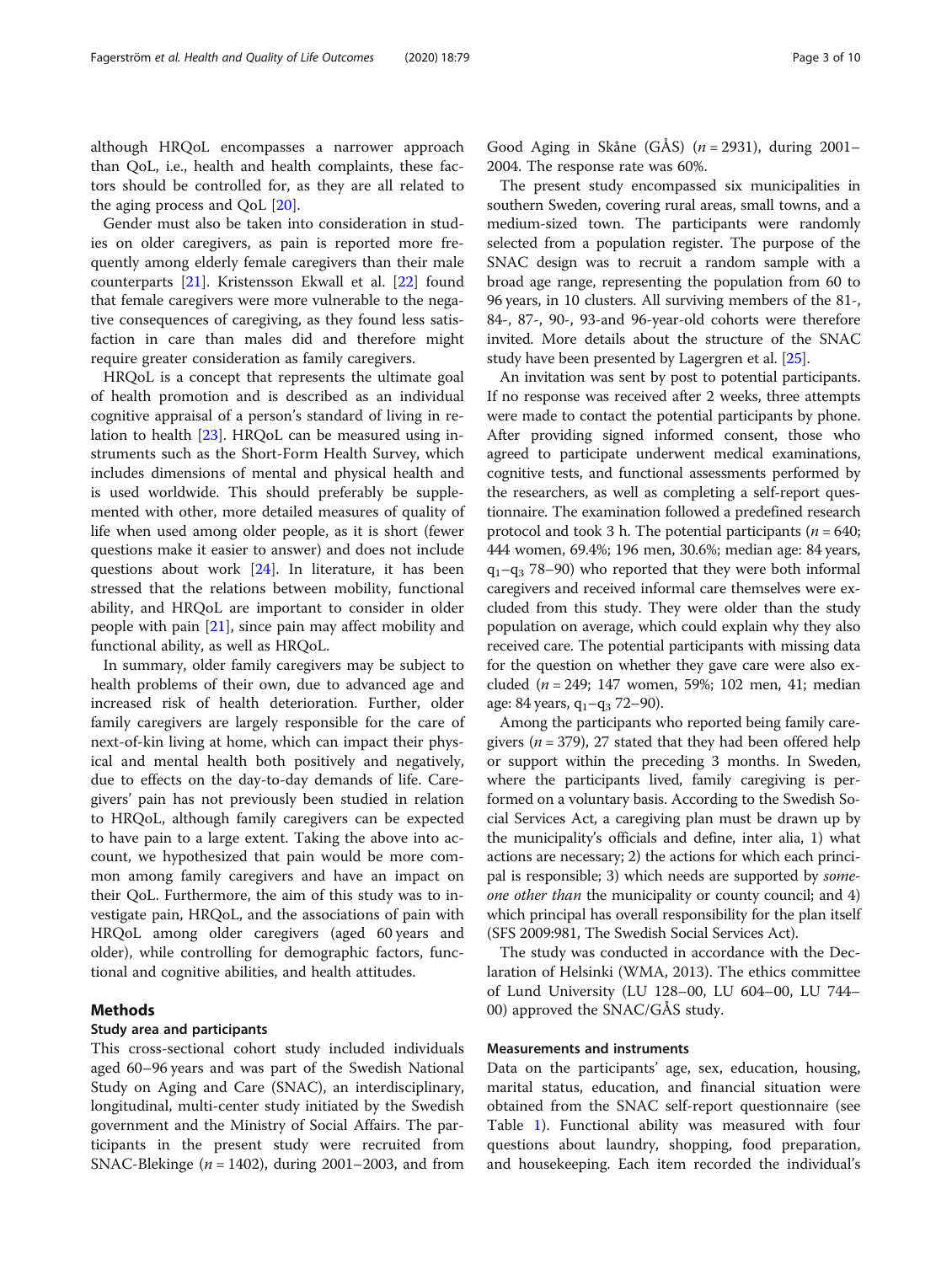<span id="page-3-0"></span>Table 1 Demographic information on family caregivers and non-caregivers in the Swedish National Study on Aging and Care sample

|                                                                                     | Total<br>$n = 3,444$      | Family caregivers<br>$n = 395$ | Non-caregivers<br>$n = 3,049$ | $p$ value |
|-------------------------------------------------------------------------------------|---------------------------|--------------------------------|-------------------------------|-----------|
| Demographic information                                                             |                           |                                |                               |           |
| Age (years)                                                                         |                           |                                |                               |           |
| Median, $q_1$ - $q_3$                                                               | 72, 66-81                 | 66, 60-78                      | 72, 66-81                     | < 0.001   |
| Sex (female)                                                                        | 1,861/3,444 (54.0%)       | 212/395 (53.7%)                | 1,649/3,049 (54.1%)           | < 0.887   |
| Financial status (low)                                                              | 535/3,324<br>$(16.1\%)$   | 62/390<br>$(15.9\%)$           | 473/2,934<br>$(16.1\%)$       | < 0.910   |
| Education (low)                                                                     |                           |                                |                               |           |
| Dropped out of school at 14-16 years old                                            | 2,414/2,770 (87.1%)       | 271/304 (89.1%)                | 2,143/2,466 (86.9%)           | < 0.270   |
| Married                                                                             | 1.895/3.390<br>$(55.9\%)$ | 274/391<br>$(70.1\%)$          | 1,621/2,999<br>$(54.0\%)$     | < 0.001   |
| Living alone                                                                        | 1,399/3,394<br>(41.2%)    | 103/393<br>(26.2%)             | 1,296/3,001<br>(43.2%)        | < 0.001   |
| <b>Health variables</b>                                                             |                           |                                |                               |           |
| <b>MMSE</b>                                                                         |                           |                                |                               |           |
| Median, $q_1$ - $q_3$                                                               | 28, 26-29                 | 28, 26-29                      | 28, 26-29                     | < 0.001   |
| IADL (independence)                                                                 | 2,187/3,357 (65.1%)       | 266/389 (68.4%)                | 1,921/2,968 (64.7%)           | < 0.001   |
| Pain (yes)                                                                          | 1,853/3,303 (56.1%)       | 219/386 (56.7%)                | 1,634/2,917 (56.0%)           | 0.827     |
| Pain intensity (VAS 1-10)                                                           |                           |                                |                               |           |
| Median, q <sub>1</sub> -q <sub>3</sub>                                              | $4, 3-5$                  | $4, 2-5$                       | $4, 3-5$                      | 0.021     |
| VAS levels:                                                                         |                           |                                |                               | 0.023     |
| VAS 1.00-3.99                                                                       | 671/1,723 (38.9%)         | 101/215 (47.0%)                | 570/1,508 (37.8%)             |           |
| VAS 4.00-6.99                                                                       | 785/1,723 (45.6%)         | 83/215 (38.6%)                 | 702/1,508 (46.6%)             |           |
| VAS 7.00-10.00                                                                      | 267/1,723 (15.5%)         | 31/215 (14.4%)                 | 236/1,508 (15.6%)             |           |
| Pain location                                                                       |                           |                                |                               |           |
| <b>Neck</b>                                                                         | 433/2,721 (15.9%)         | 55/339 (16.2%)                 | 378/2,382 (15.9%)             | 0.874     |
| Legs and feet                                                                       | 890/2,773 (32.1%)         | 98/342 (28.7%)                 | 792/2,431 (32.6%)             | 0.155     |
| <b>Back</b>                                                                         | 945/2,773 (34.1%)         | 107/344 (31.1%)                | 838/2,429 (34.5%)             | 0.224     |
| Shoulder                                                                            | 691/2,773 (24.9%)         | 80/345 (23.2%)                 | 611/2,428 (25.2%)             | 0.464     |
| Joints                                                                              | 585/2,755 (21.2%)         | 59/345 (17.1%)                 | 526/2,410 (21.8%)             | 0.049     |
| Chest                                                                               | 144/2,703 (5.3%)          | 16/336 (4.8%)                  | 128/2,365 (5.4%)              | 0.698     |
| Attitudes and quality of life                                                       |                           |                                |                               |           |
| How soon I recover after illness depends on how<br>I take care of myself (Entirely) | 1,056/3,206 (32.9%)       | 120/383 (31.3%)                | 936/2,823 (33.2%)             | 0.108     |
| I expect to have a very healthy life (Entirely)                                     | 475/3,191 (14.9%)         | 51/380 (13.4%)                 | 424/2,811 (15.1%)             | 0.456     |
| I am worried about my health:                                                       |                           |                                |                               | 0.327     |
| Very worried                                                                        | 220/3,303 (6.7%)          | 24/381 (6.3%)                  | 191/2,819 (6.8%)              |           |
| Fairly worried                                                                      | 807/3,303 (24.4%)         | 83/381 (21.8%)                 | 703/2,819 (25.0%)             |           |
| A little worried                                                                    | 1,630/3,303 (49.3%)       | 205/381 (53.8%)                | 1,377/2,819 (48.8%)           |           |
| Not worried                                                                         | 646/3,303 (19.6%)         | 69/381 (18.1%)                 | 548/2,819 (19.4%)             |           |
| <b>Mental HRQoL</b>                                                                 |                           |                                |                               |           |
| MCS median, $q_1 - q_3$                                                             | 57.4, 51.9-59.9           | 57.1, 50.0-59.8                | 57.6, 52.0-60.0               | 0.064     |

Chi-squared tests were used for data at the nominal and ordinal levels, and the Mann Whitney U test was used for data at the interval levels. Significant factors are in bold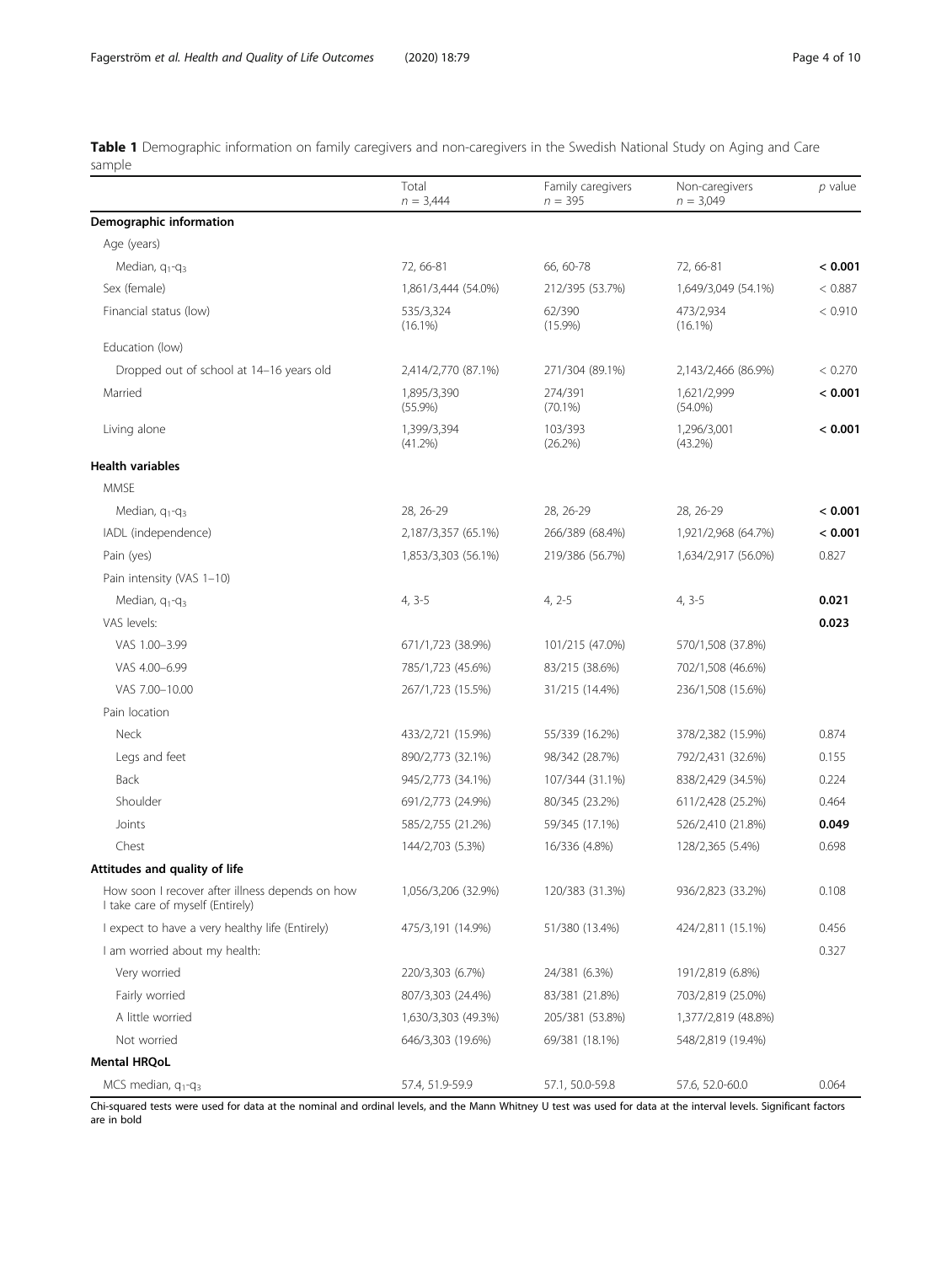highest functional level (either 0 or 1) and was summed up to an index in accordance with Lawton and Brody's algorithm of functioning (0–4, with 4 indicating independence) [[26\]](#page-9-0). Mini-mental state estimation (MMSE), ranging from 0 to 30 (low values mean cognitive impairment), was used to assess individuals' cognitive status [[27](#page-9-0)] and was performed in interviews with the test leader.

Information about having pain (yes/no), the location of pain, and the average pain intensity (one-dimensional Visual Analogue Scale [VAS], 1–10, a 10 cm continuum between the extremes of pain intensity: no pain and worst possible pain) was drawn from the SNAC protocol. The VAS is a reliable, validity-tested instrument [[28](#page-9-0)] which can be used in a geriatric population [\[29](#page-9-0)]. In the analysis, VAS scores were divided into three levels (mild pain intensity: 1.00–3.99; moderate pain intensity: 4.00– 6.99; severe pain intensity: 7.00–10.00); other studies have used other cut-off points, and no general cut-off points have been defined. A previous study analyzing the VAS scale found that a 3-class solution fit best [\[30](#page-9-0)]; therefore, this solution was used, along with the continuous VAS variable.

Attitudes toward health were examined through three items in the questionnaire: "How soon I recover after illness depends on how I take care of myself" [[31\]](#page-9-0), with the response options "a) Entirely" and "b) Not at all"; "I expect a very healthy life" [\[32](#page-9-0)], with the response options "a) Entirely" and "b) Not at all"; and "I am worried about my health"  $[32]$  $[32]$ , with the response options "a) Very worried," "b) Fairly worried," "c) A little worried," and "d) Not worried."

HRQoL was measured using the self-report questionnaire Short-Form Health Survey (SF12), a generic instrument encompassing 12 questions. The instrument has been evaluated as a reliable and valid instrument for measuring HRQoL in the older population [[33](#page-9-0), [34\]](#page-9-0). The SF12 includes two components or dimensions of HRQoL: the mental component summary (MCS) and the physical component summary (PCS). Pain is included as an item in the physical dimension, so the PCS was not considered in the present study. The MCS includes six of the 12 items and four domains (role limitations, vitality, social function, and mental health). These are summed up in the MCS score used for the present study. The score ranges from 0 to 100, and higher numbers indicate higher HRQoL. Norm values for the MCS in the Swedish population, by age and sex, are available from Statistics Sweden [\[35\]](#page-9-0).

## Statistical analysis

The study sample was analyzed in its entirety and divided into two groups: family caregivers and noncaregivers. Group-stratified analysis was also conducted. The dataset was large, but not normally distributed. For descriptive statistics, median and interquartile range

 $(q_1-q_3)$  were used as continuous variables, while numbers and percentages (%) were used as categorical variables. To enable comparisons between groups (family caregivers vs. non-caregivers) to test differences in proportions, chi-squared tests were used for the nominal and ordinal data levels, and the Mann Whitney U test for the interval data levels.

The included variables were entered into logistic regression models for the total sample and stratified for caregiving to analyze their associations with mental HRQoL. Three logistic regression models (enter method) with three steps each were used. Step one included the pain variable. In step two, demographic variables were added, and in the last step, health variables were also added. Table [2](#page-5-0), which presents the total sample, shows models in which the question concerning family caregiving was included in the first step. The score in the lowest quartile was defined as low mental HRQOL, with the cut-off of MCS = 51.88, and was used as the outcome variable, coded as 1. In the logistic regression analysis, all the variables were included, except for health attitudes, in which only one of three variables was included due to the risk of multicollinearity. The reference categories were younger age, being male, living with someone, independence in IADL, high financial resources, high education levels, low MMSE scores, being a noncaregiver, having no pain (VAS), and not being worried about one's own health. The results were presented as odds ratios (ORs) with 95% confidence intervals (CIs). Collinearity diagnostics (variance inflation factors) were used to check for multicollinearity in the independent variables, and the factors were shown to be acceptable. Nagelkerke R squared was used to estimate the explained variation in the models. The Hosmer–Lemeshow goodness-of-fit test [\[36\]](#page-9-0) was performed to determine whether the regression models fit the data. To test significance, a  $p$  value of < 0.05 was set. The statistical software SPSS version 24 for Windows (SPSS Inc., Chicago, IL, USA) was used for the analyses.

## Results

The median age in the sample was 72 years  $(q_1-q_3)$  66– 81) and 87.1% had a low education level (dropped out of school at age 14–16 years). Being a family caregiver was reported by 395 of 3444 (11.5%) participants, and 219 of the 386 (56.7%) caregivers reported pain. Those who were family caregivers were significantly younger, had higher cognitive ability (MMSE), were more frequently married or lived together with someone, and were less frequently dependent as regards functional ability (IADL) ( $p < 0.001$ ). Caregivers and non-caregivers reported pain equally frequently, but non-caregivers more often reported high pain intensity (VAS 4,  $q_1$ – $q_3$  2–5, vs. VAS 4,  $q_1 - q_3$  3–5,  $p = 0.021$ ). When the VAS score was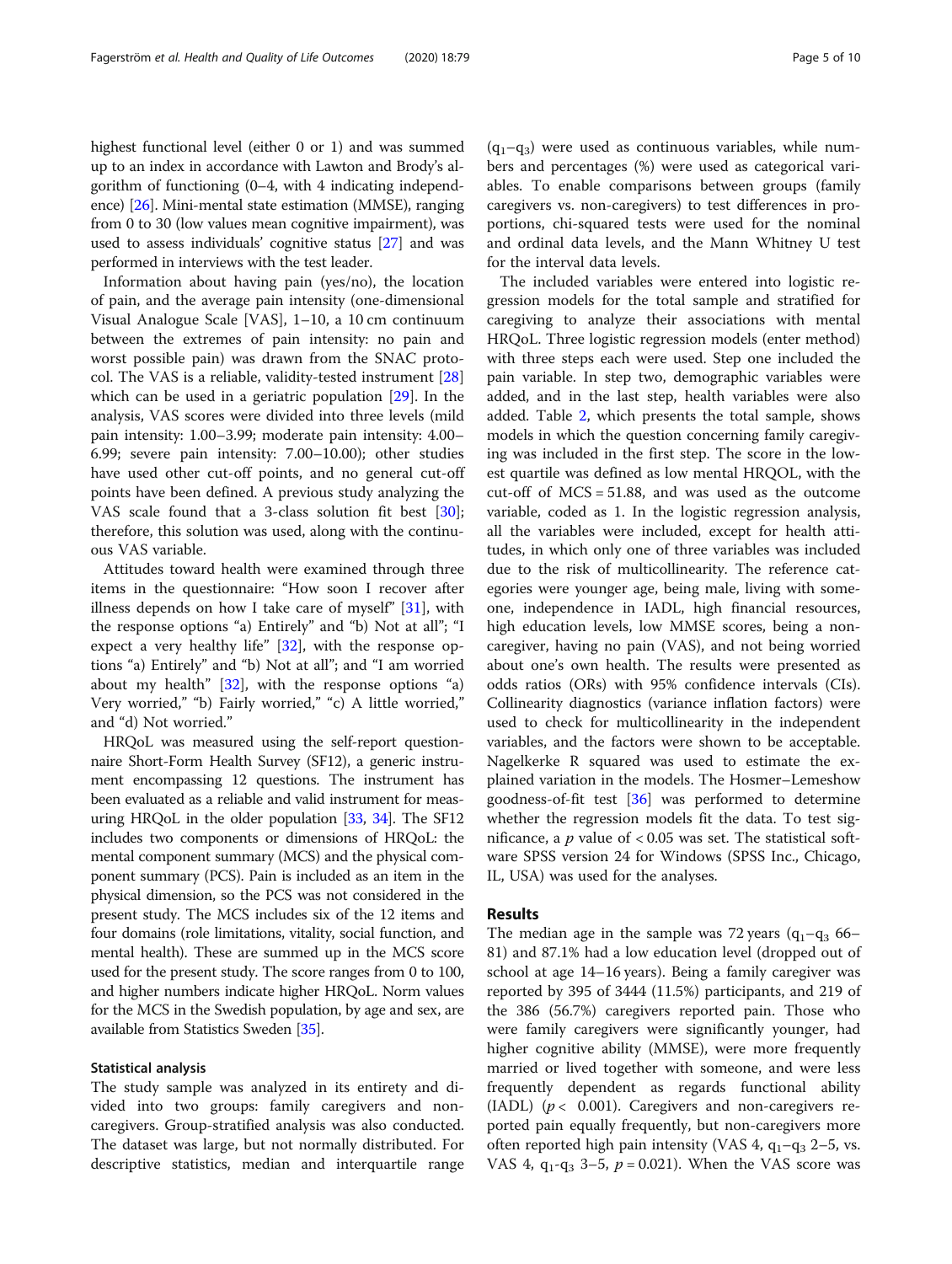<span id="page-5-0"></span>

| Table 2 Factors of importance to mental HRQoL in the total sample of SNAC-Blekinge and Good Aging in Skåne (GÅS) |  |  |  |  |  |
|------------------------------------------------------------------------------------------------------------------|--|--|--|--|--|
|                                                                                                                  |  |  |  |  |  |

|                          |      | Model 1 (enter) ( $n = 2,459$ ) |           |           | Model 2 (enter) |           | Model 3 (enter) |                |           |
|--------------------------|------|---------------------------------|-----------|-----------|-----------------|-----------|-----------------|----------------|-----------|
|                          | OR   | CI                              | $p$ value | <b>OR</b> | $\Box$          | $p$ value | OR              | $\overline{C}$ | $p$ value |
| Pain (VAS)               | 1.17 | $1.13 - 1.21$                   | < 0.001   | 1.16      | $1.13 - 1.21$   | < 0.001   | 1.15            | $1.11 - 1.19$  | < 0.001   |
| Family caregiver         | 1.23 | $0.92 - 1.64$                   | 0.154     | 1.38      | $1.03 - 1.85$   | 0.034     | 1.47            | $1.08 - 1.99$  | 0.013     |
| Age                      |      |                                 |           | 1.03      | $1.02 - 1.04$   | < 0.001   | 1.01            | $1.00 - 1.03$  | 0.011     |
| Gender                   |      |                                 |           | 1.28      | $1.05 - 1.57$   | 0.016     | 1.36            | $1.09 - 1.68$  | 0.005     |
| Living alone             |      |                                 |           | 1.21      | $0.97 - 1.50$   | 0.086     | 1.17            | $0.93 - 1.46$  | 0.173     |
| Education                |      |                                 |           | 1.35      | $0.99 - 1.85$   | 0.058     | 1.15            | $0.83 - 1.60$  | 0.406     |
| Financial status         |      |                                 |           | 1.93      | $1.51 - 2.48$   | < 0.001   | 1.79            | $1.38 - 2.32$  | < 0.001   |
| Functional status (IADL) |      |                                 |           |           |                 |           |                 |                | 0.105     |
| Totally dependent        |      |                                 |           |           |                 |           |                 |                |           |
| Severely dependent       |      |                                 |           |           |                 |           |                 |                |           |
| Moderately dependent     |      |                                 |           |           |                 |           |                 |                |           |
| A little dependent       |      |                                 |           |           |                 |           |                 |                |           |
| <b>MMSE</b>              |      |                                 |           |           |                 |           | 0.91            | $0.87 - 0.95$  | < 0.001   |
| Worried about health     |      |                                 |           |           |                 |           |                 |                | < 0.001   |
| Very                     |      |                                 |           |           |                 |           | 4.48            | $2.94 - 6.83$  | < 0.001   |
| Fairly                   |      |                                 |           |           |                 |           | 3.19            | $2.32 - 4.40$  | < 0.001   |
| A little                 |      |                                 |           |           |                 |           | 1.60            | $1.18 - 2.17$  | 0.003     |

Hosmer–Lemeshow test in model 1: p value = 0.602; model 2: p value = 0.602; model 3: p value = 0.371. Variables included in model 1: pain (VAS) and family caregiver. Nagelkerke R squared = 0.052. Variables included in model 2: pain (VAS), family caregiver, age, gender, living alone, education, and financial resources, Nagelkerke R squared = 0.105. Variables included in model 3: pain (VAS), family caregiver, age, gender, living alone, education, financial resources, functional status (IADL), MMSE, and worry about one's own health, Nagelkerke R squared=0.172. The reference categories were the response alternatives: younger age, being male, living with someone, independence in IADL, high financial resources, high education levels, low MMSE scores, being a non-caregiver, having no pain (VAS), and not being worried about one's own health. Significant factors are in bold

divided into three levels, low pain intensity (VAS 1.00– 3.99) was more commonly reported among caregivers (101/215, 47.0%) than among non-caregivers (570/1508, 37.8%,  $p = 0.023$ ). Compared with non-caregivers (526/ 2410, 21.8%,  $p = 0.049$ ), caregivers reported pain in the neck, legs and feet, back, and shoulders at the same rate, but less often reported pain in the joints (59/345, 17.1%). About 32% of the caregivers reported functional dependency. Irrespective of caregiver status, about one third of participants (28.1–31.8%) reported that they were very or fairly worried about their health. While mental HRQoL was lower among caregivers, the differences in proportions were not significant ( $p = 0.064$ ) (Table [1](#page-3-0)).

In the total sample, pain (OR  $1.15$ ; CI  $1.11-1.19$ ) was associated with mental HRQoL when including the control variables (Table 2). The control variables were also associated with low mental HRQoL, with several of them showing a stronger association with HRQoL than pain intensity: being very worried about one's own health (OR 4.48, CI 2.94–6.83), being fairly worried about one's own health (OR 3.19, CI 2.32–4.40), being a little worried about one's own health (OR 1.60, CI 1.18–2.17), financial resources (OR 1.79, CI 1.38–2.32), being female (OR 1.36, CI 1.09–1.68), age (OR 1.01, CI 1.00–1.03), cognitive impairment (MMSE) (OR 0.91, CI 0.87–0.95), and being a family caregiver (OR 1.47, CI 1.08–1.99). The variables included in the model explained 17.2% of the variance in mental HRQoL.

Among the family caregivers, pain was associated with low mental HRQoL (1.19, CI 1.07–1.32), which was not the case for any of demographic variables included – age, gender, education, or living conditions (Table [3](#page-6-0)). Furthermore, mental HRQoL was associated with being very worried about one's own health (OR 10.83, CI 2.78–42.22), being fairly worried about one's own health (OR 5.24, CI 1.89–14.57), financial resources (OR 2.68, CI 1.21–5.92), and cognitive ability (MMSE) (OR 0.83, CI 0.72–0.95). In the family caregiver group, the variance explained by the model was 22.8%.

Also, among the non-caregivers, pain was associated with low mental HRQoL, but with slightly lower OR (1.15, CI 1.10–1.19) than among family caregivers (Table [4](#page-7-0)). In the non-caregiver group, HRQoL was associated with being very worried about one's own health (OR 4.12, CI 2.63–6.45), being fairly worried about one's own health (OR 3.06, CI 2.18–4.30), being a little worried about one's own health (OR 1.52, CI 1.10–2.10), financial resources (OR 1.73, CI 1.31–2.29), being female (OR 1.40, CI 1.11–1.76), pain (OR 1.15, CI 1.10–1.19),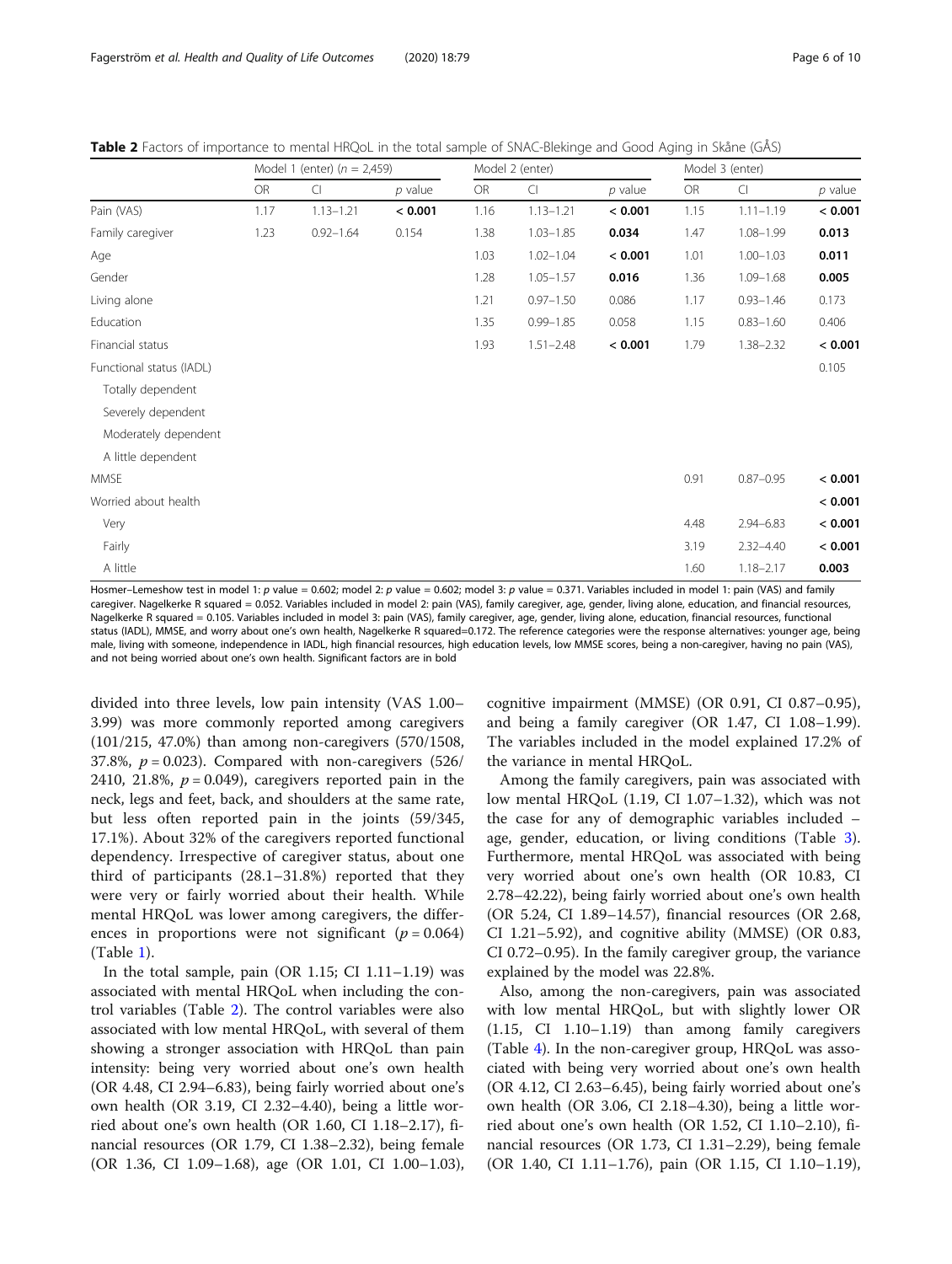<span id="page-6-0"></span>age (OR 1.02, CI 1.00–1.03), and cognitive ability (MMSE) (OR 0.92, CI 0.88–0.95). This model explained 17% of the variance in mental HRQoL.

## **Discussion**

At the time of the study, 11.5% of the respondents were family caregivers, of whom 32% reported functional dependency and 56% reported pain. Being a caregiver was associated with low mental HRQoL. Caregivers reported pain to a similar extent as non-caregivers, but the pain intensity was lower among caregivers. The pain intensity likely had similar importance for HRQoL among caregivers and non-caregivers. Worry about one's own health, low financial resources, and low cognitive status were also associated with low mental HRQoL in both groups, but with a higher OR among those giving care. These factors are all important to consider as clinical outcomes and when designing actions and goals in order to improve the health status of older family caregivers.

Although the pain intensity was lower among family caregivers, the prevalence of pain was similar for family caregivers and non-caregivers. The pain prevalence among caregivers in this study was in line with the findings for the whole sample in SNAC-Blekinge, with 769 of 1402 (54.9%) participants reporting pain  $[1]$  $[1]$ , and with the findings of Rottenberg et al. [[2\]](#page-9-0), with pain at ≥2 sites reported by 42.3% of participants at the age of 70 years and by 54.6% at 78 years. Blyth et al. found a lower prevalence of pain (chronic pain: 19.2% in men, 23.3% in women) among caregivers [\[7](#page-9-0)] than that found in the present study (pain in preceding 4 weeks: 56.7%). However, these three studies used different questions regarding pain frequency, which may have affected the results and needs to be considered when comparing the different proportions.

In line with the results of the present study, caring for someone at home has previously been found to be associated with bodily pain [\[2](#page-9-0)]. Having pain and being a family caregiver both have negative health impacts [[7](#page-9-0), [37](#page-9-0)]. However, direct comparisons with results from other studies might be prevented by the lack of a comparative methodology to apply to family caregivers and non-caregivers. One could argue that one explanation for the result of lower pain intensity among family caregivers could be the significantly lower age of the family caregivers. Although the median age differed by 6 years between caregivers and non-caregivers, the caregivers likely had the same pain conditions as their older counterparts. This requires attention as caregivers grow older and their bodily pain may increase. However, a sub-analysis performed in the sample (not presented) showed that age had an association with pain intensity, but not with pain frequency, leading to uncertainty about the relation between age and pain. Another possible explanation is that people included in the group of

Table 3 Factors of importance to mental HRQoL in family caregivers

|                          |      | Model 1 (Backward LR) ( $n = 279$ ) |           |      | Model 2 (enter) |           |       | Model 3 (enter) |           |  |
|--------------------------|------|-------------------------------------|-----------|------|-----------------|-----------|-------|-----------------|-----------|--|
|                          | OR   | $\subset$                           | $p$ value | OR   | $\overline{C}$  | $p$ value | OR    | $\Box$          | $p$ value |  |
| Pain (VAS)               | 1.21 | $1.10 - 1.33$                       | < 0.001   | 1.22 | $1.11 - 1.35$   | < 0.001   | 1.19  | $1.07 - 1.32$   | 0.002     |  |
| Age                      |      |                                     |           | 1.02 | $0.99 - 1.05$   | 0.238     | 1.01  | $0.98 - 1.05$   | 0.511     |  |
| Gender                   |      |                                     |           | 1.19 | $0.67 - 2.12$   | 0.554     | 1.13  | $0.60 - 2.15$   | 0.707     |  |
| Living alone             |      |                                     |           | 0.85 | $0.44 - 1.64$   | 0.619     | 0.61  | $0.30 - 1.26$   | 0.181     |  |
| Education                |      |                                     |           | 2.72 | $0.93 - 8.02$   | 0.069     | 2.28  | $0.73 - 7.19$   | 0.159     |  |
| Financial status         |      |                                     |           | 2.07 | $1.01 - 4.24$   | 0.048     | 2.68  | $1.21 - 5.92$   | 0.015     |  |
| Functional status (IADL) |      |                                     |           |      |                 |           |       |                 | 0.595     |  |
| Totally dependent        |      |                                     |           |      |                 |           |       |                 |           |  |
| Severely dependent       |      |                                     |           |      |                 |           |       |                 |           |  |
| Moderately dependent     |      |                                     |           |      |                 |           |       |                 |           |  |
| A little dependent       |      |                                     |           |      |                 |           |       |                 |           |  |
| <b>MMSE</b>              |      |                                     |           |      |                 |           | 0.83  | $0.72 - 0.95$   | 0.007     |  |
| Worried about health     |      |                                     |           |      |                 |           |       |                 | 0.002     |  |
| Very                     |      |                                     |           |      |                 |           | 10.83 | 2.78-42.22      | 0.001     |  |
| Fairly                   |      |                                     |           |      |                 |           | 5.24  | 1.89-14.57      | 0.001     |  |
| A little                 |      |                                     |           |      |                 |           | 2.42  | $0.96 - 6.09$   | 0.060     |  |

Hosmer–Lemeshow test in model 1: p value = 0.965; model 2: p value = 0.445; model 3: p value = 0.793. Variables included in model 1: pain (VAS) and family caregiver. Nagelkerke R squared = 0.075. Variables included in model 2: pain (VAS), family caregiver, age, gender, living alone, education, and financial resources, Nagelkerke R squared = 0.12. Variables included in model 3: pain (VAS), family caregiver, age, gender, living alone, education, financial resources, functional status (IADL), MMSE, and worry about one's own health, Nagelkerke R squared = 0.228. The reference categories were the response alternatives: younger age, being male, living with someone, independence in IADL, high financial resources, high education levels, low MMSE scores, having no pain (VAS), and not being worried about one's own health. Significant factors are in bold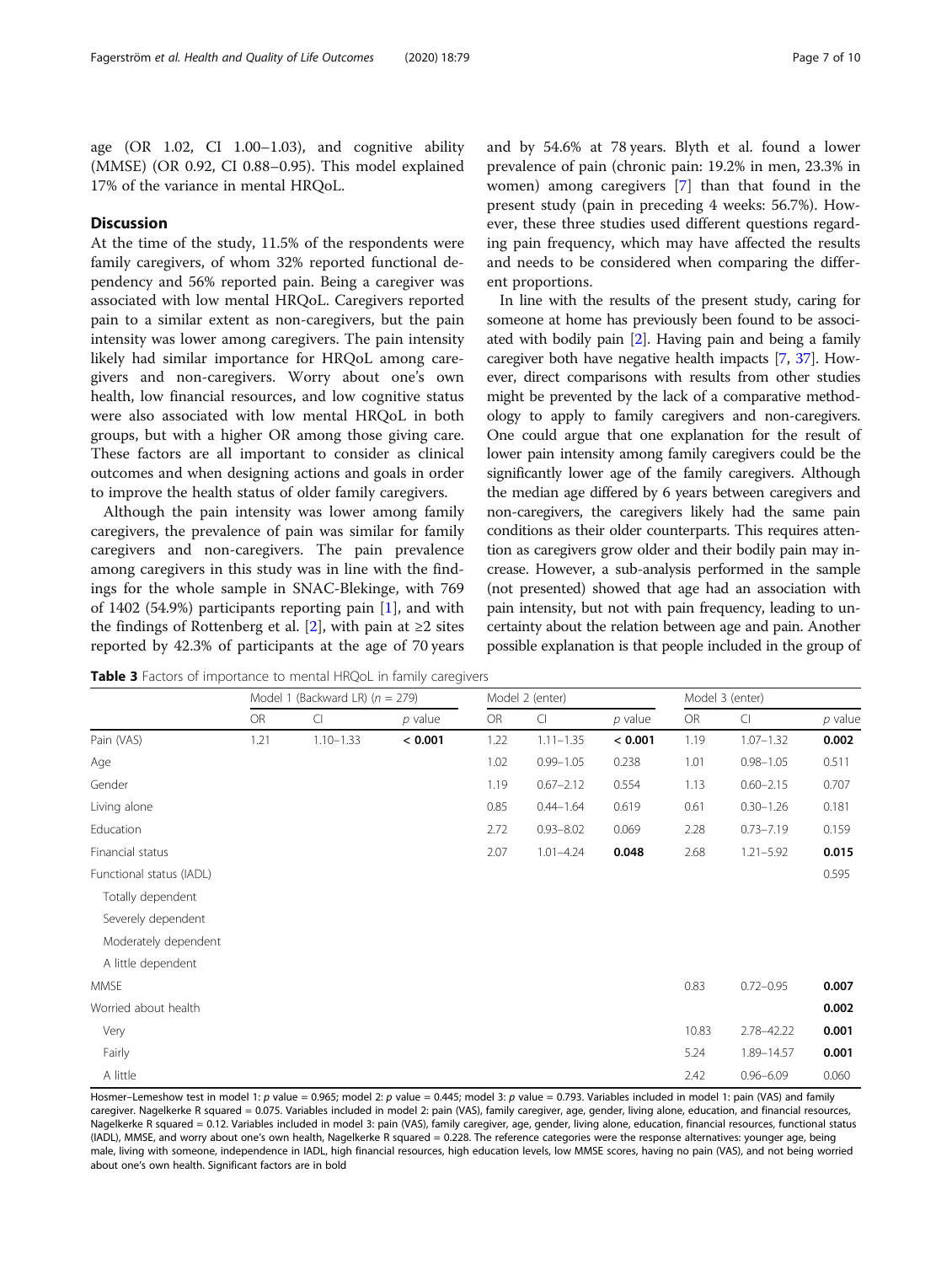<span id="page-7-0"></span>Table 4 Factors of importance to mental HRQoL in people who are not family caregivers

|           |                |           |                                       |                |                 | Model 3 (enter) |               |           |
|-----------|----------------|-----------|---------------------------------------|----------------|-----------------|-----------------|---------------|-----------|
| <b>OR</b> | $\overline{C}$ | $p$ value | <b>OR</b>                             | $\overline{C}$ | $p$ value       | <b>OR</b>       | $\Box$        | $p$ value |
| 1.17      | $1.13 - 1.21$  | < 0.001   | 1.16                                  | $1.12 - 1.20$  | < 0.001         | 1.15            | $1.10 - 1.19$ | < 0.001   |
|           |                |           | 1.03                                  | $1.02 - 1.04$  | < 0.001         | 1.02            | $1.00 - 1.03$ | 0.024     |
|           |                |           | 1.30                                  | $1.05 - 1.62$  | 0.017           | 1.40            | $1.11 - 1.76$ | 0.004     |
|           |                |           | 1.25                                  | $1.02 - 1.62$  | 0.058           | 1.25            | $0.99 - 1.59$ | 0.066     |
|           |                |           | 1.25                                  | $0.90 - 1.73$  | 0.184           | 1.07            | $0.76 - 1.52$ | 0.688     |
|           |                |           | 1.76                                  | $1.35 - 2.30$  | < 0.001         | 1.73            | $1.31 - 2.29$ | < 0.001   |
|           |                |           |                                       |                |                 |                 |               | 0.064     |
|           |                |           |                                       |                |                 |                 |               |           |
|           |                |           |                                       |                |                 |                 |               |           |
|           |                |           |                                       |                |                 |                 |               |           |
|           |                |           |                                       |                |                 |                 |               |           |
|           |                |           |                                       |                |                 | 0.92            | $0.88 - 0.95$ | < 0.001   |
|           |                |           |                                       |                |                 |                 |               | < 0.001   |
|           |                |           |                                       |                |                 | 4.12            | $2.63 - 6.45$ | < 0.001   |
|           |                |           |                                       |                |                 | 3.06            | $2.18 - 4.30$ | < 0.001   |
|           |                |           |                                       |                |                 | 1.52            | $1.10 - 2.10$ | 0.012     |
|           |                |           | Model 1 (Backward LR) ( $n = 2,180$ ) |                | Model 2 (enter) |                 |               |           |

Hosmer–Lemeshow test in model 1: p value = 0.282; model 2: p value = 0.608; model 3: p value = 0.074. Variables included in model 1: pain (VAS) and family caregiver. Nagelkerke R squared = 0.048. Variables included in model 2: pain (VAS), family caregiver, age, gender, living alone, education, and financial resources, Nagelkerke R squared = 0.105. Variables included in model 3: pain (VAS), family caregiver, age, gender, living alone, education, financial resources, functional status (IADL), MMSE, and worry about one's own health, Nagelkerke R squared = 0.170. The reference categories were the response alternatives: younger age, being male, living with someone, independence in IADL, high financial resources, high education levels, low MMSE scores, having no pain (VAS), and not being worried about one's own health. Significant factors are in bold

non-caregivers were individuals who had health complaints and comorbidity to a higher degree, i.e., they had refrained from providing care and support to family members due to their own poor health status. A finding that supports this explanation is the comparison between the caregivers and non-caregivers as regards pain locations. The noncaregivers more often reported pain in joints. They also reported higher pain intensity and dependency in IADL compared with the caregivers. To the best of the authors' knowledge, this paper and the study by Del Río Lozano et al. [[38\]](#page-9-0) are the first attempts to compare pain and HRQoL between caregivers and non-caregivers. Del Río Lozano et al. found gender differences, with a poorer situation and more discomfort or pain among women [\[38](#page-9-0)]. More studies are needed to understand the pain progression and how it impacts on HRQoL over time among those in old age who are and are not family caregivers.

A crucial finding for highlighting the caregivers' health situation was that they reported low HRQoL to the same degree as the non-caregivers did, even though the caregivers reported lower pain intensity, less pain, and more often were independent in activities in daily living. This indicates that it is important to place the living situation of older family caregivers in a broader context. For instance, the results suggest that worry about one's own health and low financial resources were equally common among caregivers and non-caregivers (31 and 16% in the

total sample, respectively) and were associated with low mental HRQoL in both groups, but more strongly among family caregivers. Maryam et al. suggested that vulnerable caregivers, who represented one fourth of caregivers, were more likely to be over 65 years old, to have difficulty providing care, and to report that their own health had been a problem in giving care [\[37\]](#page-9-0). The majority (87.1%) in the sample had a rather low education level and likely had limited health literacy, affecting performance of healthrelated duties. A negative feeling of being dependent on others can impact on HRQoL. For example, caregivers who need help – and especially those who need to ask for it – have reported lower QoL than those who do not [[39](#page-9-0)].

The strong association between worry about one's own health and HRQoL could be explained by the caregivers' feeling of responsibility and fear of negative consequences in their absence. Such a self-imposed duty could affect them negatively, even though being a caregiver was voluntary in this study population, in accordance with the Swedish Social Services Act. Schulz et al. discussed that stress and physical strain, in addition to a lack of choice in becoming a family caregiver, increase caregivers' worry and anxiety [[8](#page-9-0)]. Acton found that health-promoting selfcare behavior could act as a mediator decreasing the effect of caregiver stress on HRQoL [[40](#page-9-0)].

In a previous study by Alejandro and colleagues, they discussed that the social and familial expectations to step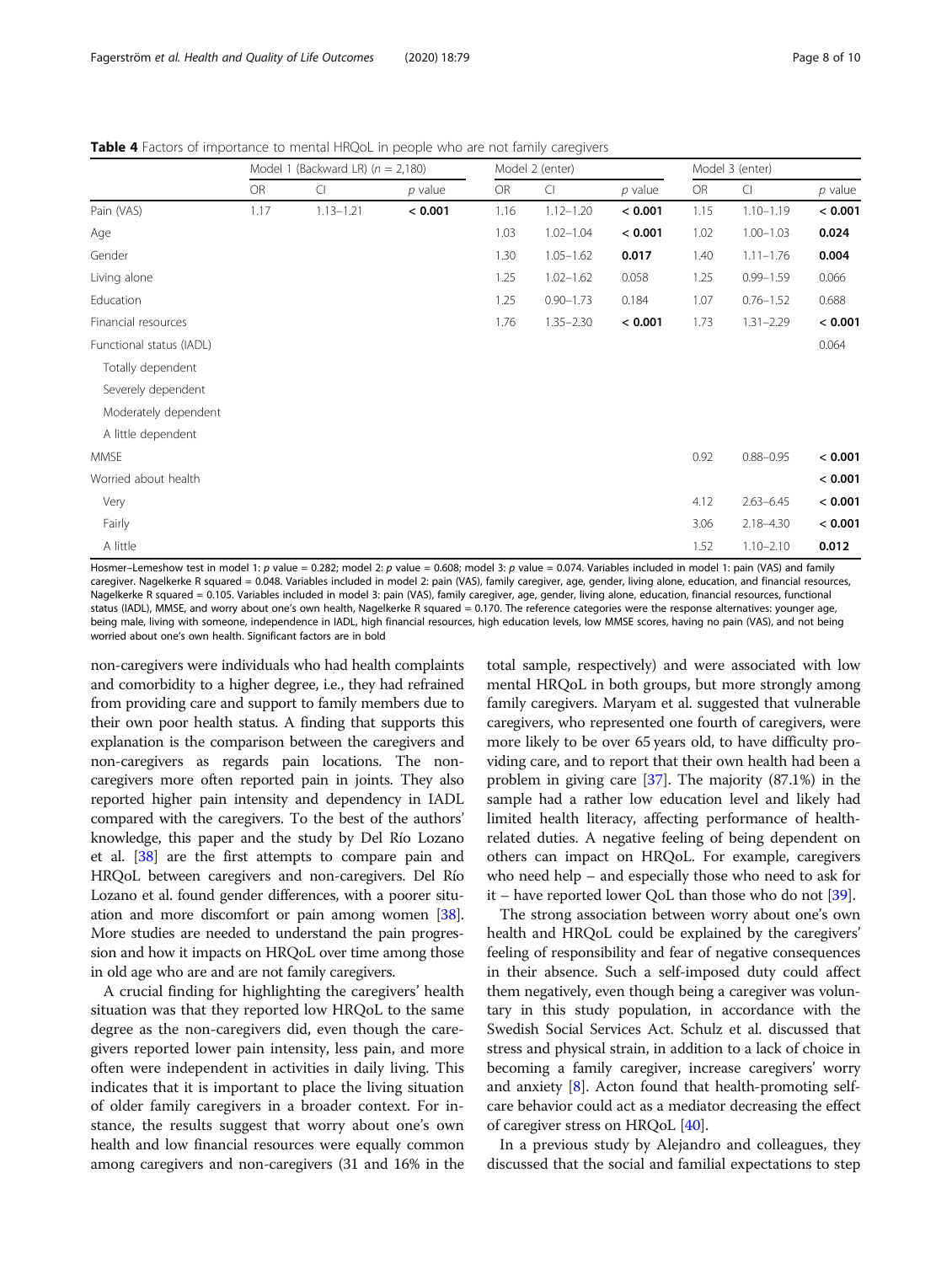up and care for loved ones could increase the risk of low HRQoL, negative health outcomes, and poor financial situations among family caregivers [\[41\]](#page-9-0). As the present study indicates, Savage and Bailey suggested the importance of caregivers' financial situation for HRQoL [\[42](#page-9-0)]. Those taking care of their loved ones have been called 'the unsung heroes' of society [[17](#page-9-0)], as research has suggested that socio-economic inequalities in morbidity by income disappear in old age [\[43](#page-9-0)] and that pain increases mortality risk. Ostward mentioned that caregivers sometimes neglect their own health to provide care to their diseased relatives, thinking that they are not entitled to make time for themselves [[44\]](#page-9-0). Addressing caregivers' worries requires understanding of the individuals' own goals and expectations, as well as of the caregiver role.

It is noteworthy that the model could only explain a part of the variance of HRQoL (22.8%), even though we included factors expected to be important for caregivers' HRQoL. Worries about one's own health, financial resources, and cognitive ability, rather than pain, were behind the variance. For that reason, other individual and environmental factors need to be considered in future research. Other factors related to HRQoL include social activities and leisure activities, which could also be compromised in the caregiving situation. More attention should also be paid to the situation of aging family caregivers who have increased risks of poor physical health, functional problems, and not being taken care of at an early age, especially given the increasing number of caregivers.

The strength of this study was the inclusion of a large, representative study sample with a broad age range. The size of the study sample was important, as the family caregiver group represented more than one tenth of the total study population. Pain was measured by whether the participants reported pain during the preceding 4 weeks. The strength of this question was that it has been used in other studies on pain in older adults, including in Europe [[45\]](#page-9-0). Furthermore, to control for unique and caregiver-specific variations in pain on mental HRQoL, separate models were used for family caregivers and non-caregivers. Although this entailed a risk of losing variation in the dependent variable (HRQoL), a logistic regression was performed. The choice was based on the fact that the items in the SF12 represented a nonparametric level and the interest was in finding the characteristics of those with low mental HRQoL.

The external and internal dropouts were older, which may have skewed the sample towards a healthier group than the overall population and may be a threat to validity. To compensate for increased risk of external dropouts due to advanced age, oversampling was performed in the oldest age groups. This sampling strategy resulted in an age distribution roughly similar to that in the municipalities and in Sweden in general [[46\]](#page-9-0). Furthermore, the sample fully reflected the aging population in age and gender. Additionally, proxies and home visits were used to reduce internal dropout. It should be noted that the Swedish Social Services Act means that caregiving is the responsibility of municipalities. Although acting as a caregiver is voluntary in Sweden, family caregivers currently provide more care than the public health care system [[15](#page-9-0)]. The majority of the participants were non-caregivers, which may have affected the results. However, as the frequencies were reported in percentage points and the statistical calculations in SPSS took into account the distributions between the groups, the risk of this was considered minimal. The cross-sectional design used in this study limited the causal inferences from the results.

### Conclusion

This study suggested that the prevalence rates of pain were similar among family caregivers and noncaregivers, as was the association of pain with mental HRQoL. However, pain intensity was lower among family caregivers. This study also showed that other factors were of importance for HRQoL in older family caregivers. Worry about one's own health and low financial resources were common and associated with mental HRQoL in both groups, but with a higher odds ratio among caregivers.

#### Abbreviations

GÅS: Good Aging in Skåne; HRQoL: Health-related quality of life; IADL: Instrumental activities of daily living; MCS: Mental component summary; MMSE: Mini-mental state estimation; SF12: Short Form Health Survey 12; SNAC–Blekinge: Swedish National Study on Aging Care in Blekinge; VAS: Visual analogue scale

#### Acknowledgements

The authors are grateful for the help from the Library at the Blekinge Center of Competence and from Lil Carleheden Ottosson and Inger Jönsson.

#### Authors' contributions

CF designed the study, performed the statistical analyses, including data analysis, and drafted the manuscript together with LSW. SE contributed to the design of the study, the drafting of the manuscript, and the intellectual content. All the authors read and approved the final manuscript.

#### Funding

We would like to acknowledge the support for this study from the Scientific Committee of Blekinge County Council's Research and Development Foundation, the Swedish Southern Health Region Board, and the Department of Geriatrics, Lund University. The Swedish National Study on Aging and Care [\(http://www.snac.org\)](http://www.snac.org) is financially supported by the Swedish Ministry of Health and Social Affairs and the participating county councils, municipalities, and university departments.

#### Availability of data and materials

All data analyzed during this study are included in this published article.

#### Ethics approval and consent to participate

The ethics committee of Lund University (LU 128–00, LU 604–00, LU 744–00) approved the SNAC-B and GÅS studies.

#### Consent for publication

Not applicable.